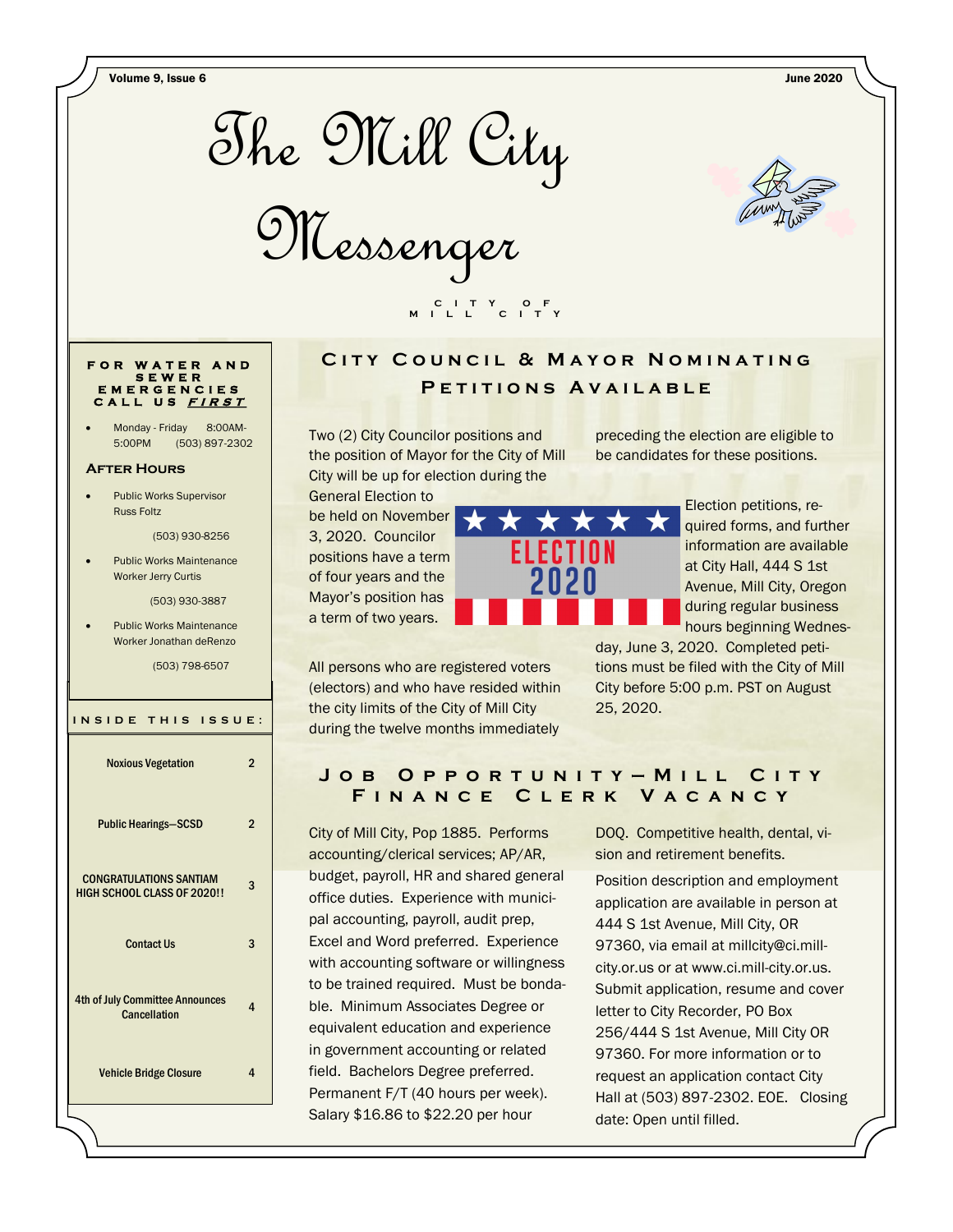**PAGE 2 THE MILL CITY MESSENGER** 

#### **C o n t r o l o f N o x i o u s V e g e t a t i o n R e q u i r e d**

Mill City Municipal Code Section 8.04.080 requires property owners to control and eliminate noxious vegetation on property within the city limits from May 15 to September 30 each year. No owner or person in charge of property shall allow noxious vegetation to be on the property or in the right of way of a public thoroughfare abutting on the property. An owner or person in charge of property shall cut down or destroy grass, shrubbery, brush, bushes, weeds or other noxious vegetation as often as needed to prevent them from becoming unsightly, from becoming a fire hazard, or, in the case of weeds or other noxious vegetation, from maturing or from going to seed. The term "noxious vegetation" includes,

(a) Weeds or grass more than 10 inches high.

(b) Poison oak or poison ivy.

(c) Blackberry bushes that extend into a public thoroughfare or across a property line.

(d) Vegetation that is either a health hazard, fire hazard, or a traffic hazard because it impairs the view of a public thoroughfare or otherwise makes use of the thoroughfare hazardous. The control of noxious vegetation is the property owner's responsibility. However, the city is willing to abate the nuisance on a particular parcel of property at the request of the owner or person in charge of the property for a fee sufficient to cover the city's abatement costs. Even in the absence of such requests, the city may abate all such nuisances 10 or more days after publication of this notice and charge the cost to the property owner or to the person in charge of the property or to the property itself.

The purposes of the city's ordinance are to encourage property owners to eliminate fire hazards which can be caused when high grass and noxious vegetation is close to combustible structures/buildings and to improve the appearance of the city's residential neighborhoods. Mayor Kirsch and the City Council thank you in advance for complying with the city ordinance.

For more information call: Stacie Cook, MMC, City Recorder 897-2302 (City Hall).

#### **Public Hearing Notice—SCSD Conditional Use Permit**

The Santiam Canyon School District has submitted a land use application requesting the City approve a conditional use to allow the District to relocate and operate a portion of their Career Technical program on a 0.23 acre parcel at 424 SW Cedar Street. The School District has graded and placed gravel on the entire lot, as well as a metal shed, logs and equipment. The District requests the City authorize future use of the site for machinery operation by students as well as storage of logs, equipment and materials. The proposed site plan shows the property will be fenced with a 6' chain link fence around the entire site with entry/exit gates on SW Cedar St. and SW 4th Avenue. The property is zoned Residential (R-2), which permits educational facilities as a conditional use.

A public hearing concerning the matter will be held before the Planning Commission on Tuesday, June 16, 2020 beginning at 6:30 p.m. at the City Hall at 444 1st Avenue in Mill City. The Planning Commission will make its decision to either approve or deny the Conditional Use Permit request based on decision criteria found in the Mill City Municipal Code, Title 17 "Zoning Code", Section 17.52.020 and Section 17.52.030. If the Conditional Use Permit is approved, the Planning Commission may require the School District to comply with specific conditions regulating the use of the site including, but not limited to, the time of operation, fencing, landscaping, noise levels, etc. The Searchable City Code can be viewed under "Documents" at the City of Mill City website: http://www.ci.mill-city.or.us/

The application, decision criteria and staff report will be available at City Hall seven days prior to the hearing. The Planning Commission may either approve, deny or approve the application with conditions or modifications. Any person wishing to provide testimony must address the decision criteria. Failure to raise an issue precludes appeal and failure to specify to which criterion the comment is directed precludes appeal based on that criterion.

City Hall is accessible to persons with disabilities. Please call City Hall (503.897.2302) by noon the day before the meeting if you need an interpreter for the hearing impaired or any other special accommodation or if you have any questions related to the application.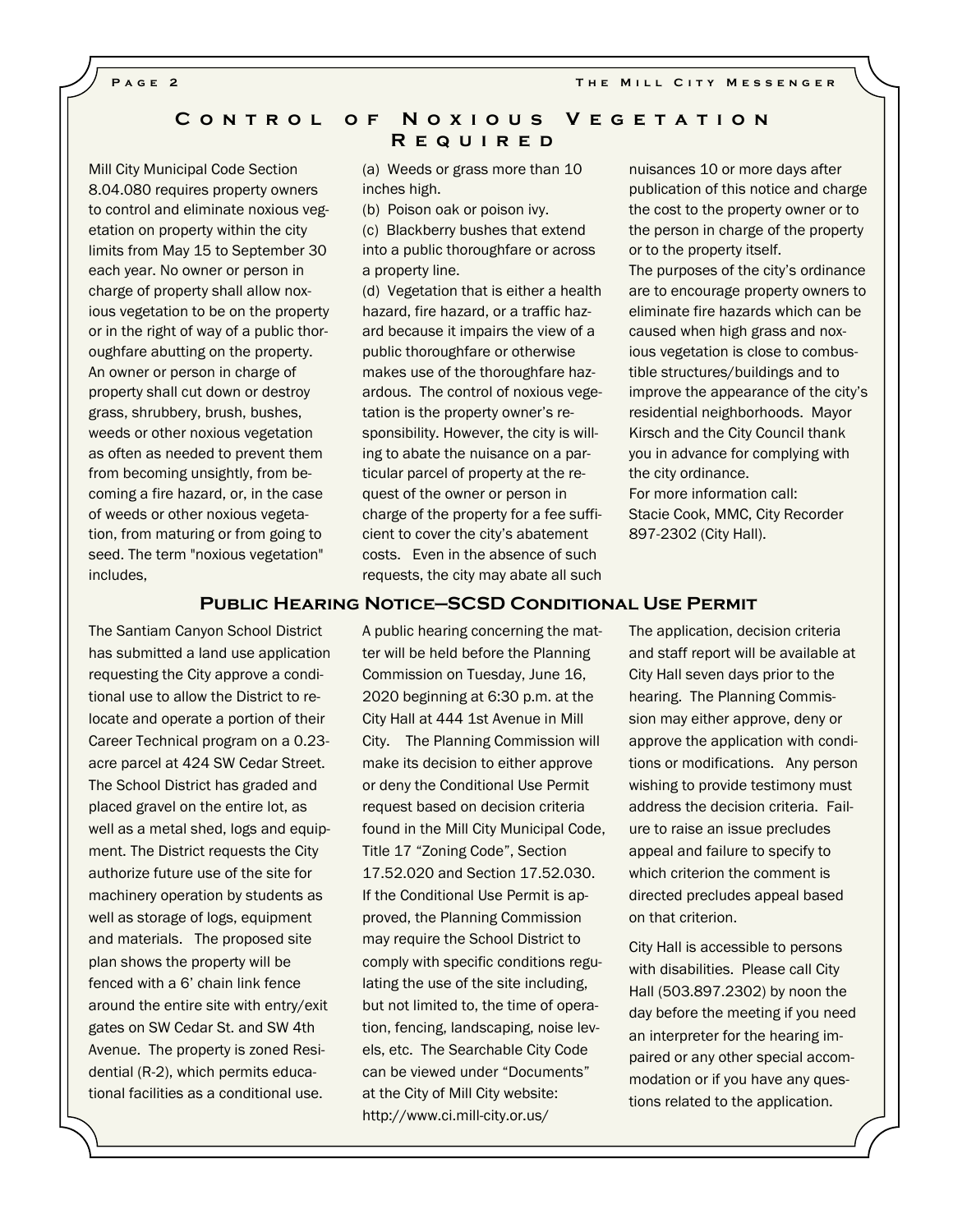# *Congratulations Santiam High School*

## *Class of 2020!!*

City of Mill City Council & Staff

Pacific Power generously donated equipment, staff and time to hang banners for the Santiam High School Class of 2020. The banners are located on SW Evergreen Street across from the high school.

"I hope your dreams take you to the corners of your smiles, to the highest of your hopes, to the windows of your opportunities, and to the most special places your heart has ever known."

—Unknown

May each tomorrow be everything you dream.